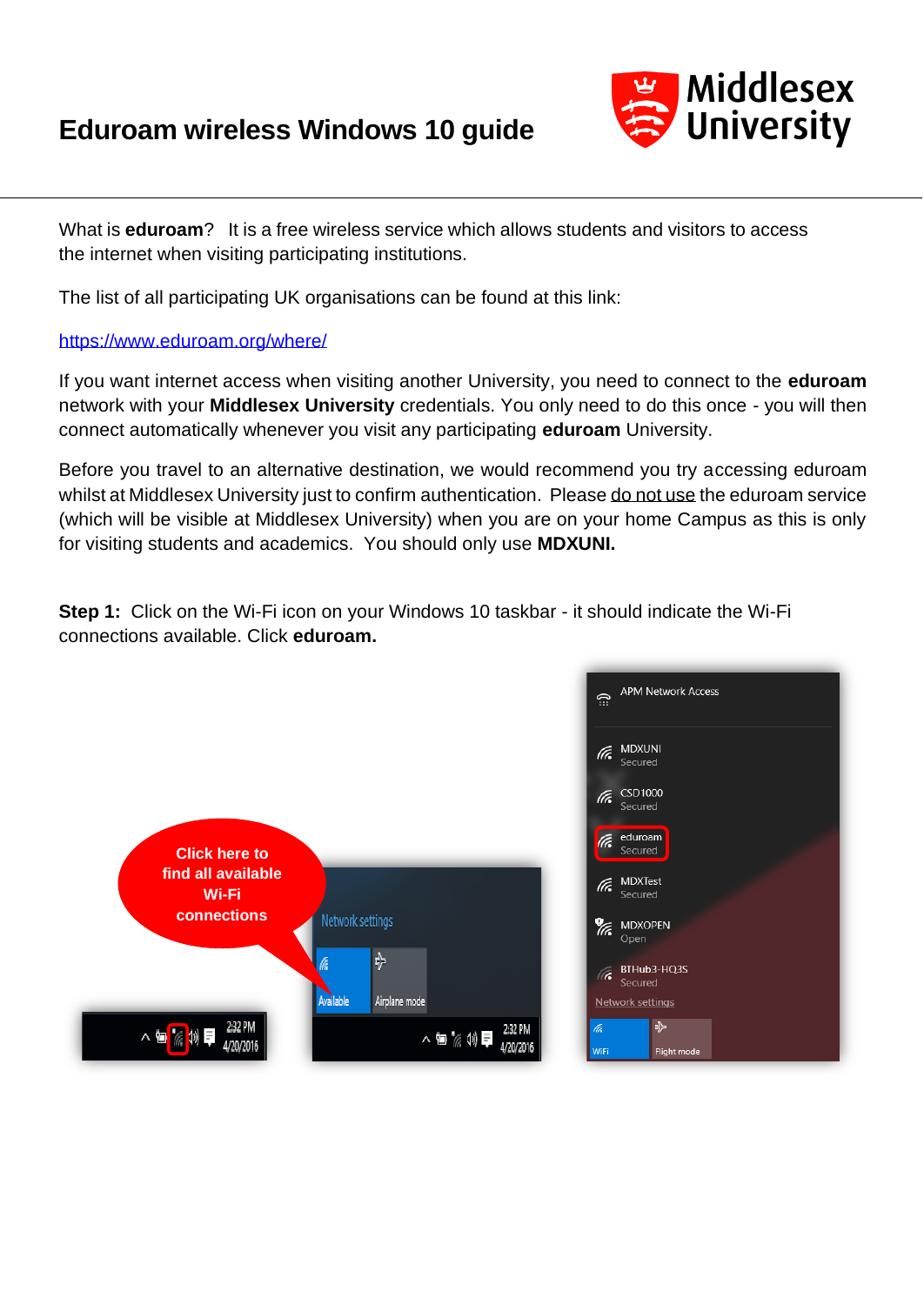**Step 2:** Make sure the **Connect Automatically** box has been ticked, then click on the **Connect**  button.



**Step 3:** Type your **Middlesex University** student email **Username** e.g. **[AB123@live.mdx.ac.uk](mailto:AB123@live.mdx.ac.uk)** followed by your **Password.** Click **OK** and then click on the **Connect** button.

| <b>APM Network Access</b><br>क़                                                                                | <b>MDXUNI</b><br>(Te<br>Connected, secured                                                                                                                                             |
|----------------------------------------------------------------------------------------------------------------|----------------------------------------------------------------------------------------------------------------------------------------------------------------------------------------|
| eduroam<br>(Ta<br>Secured<br><b>Important</b><br>Enter your username and password                              | <b>HUAWEI P smart 2019</b><br>lte.<br>Secured<br>CSD1000<br>ŧ<br>Secured                                                                                                               |
| Use my Windows user accor<br><b>Enter your</b><br>AB123@live.mdx.ac.uk<br>username<br>as shown<br>OK<br>Cancel | eduroam<br>Secured<br>Continue connecting?<br>If you expect to find eduroam in this location,<br>go ahead and connect. Otherwise, it may be a<br>different network with the same name. |
| <b>MDXUNI</b><br>(Te<br>Connecting<br><b>CSD1000</b><br>(Te<br>Secured                                         | Show certificate details<br>Connect<br>Cancel                                                                                                                                          |
| Network settings<br>수<br>lta.<br>WiFi<br>Flight mode                                                           | $M\Gamma V T_{\Omega}$<br>Network settings<br>♧<br>lā.<br>WiFi<br>Flight mode                                                                                                          |